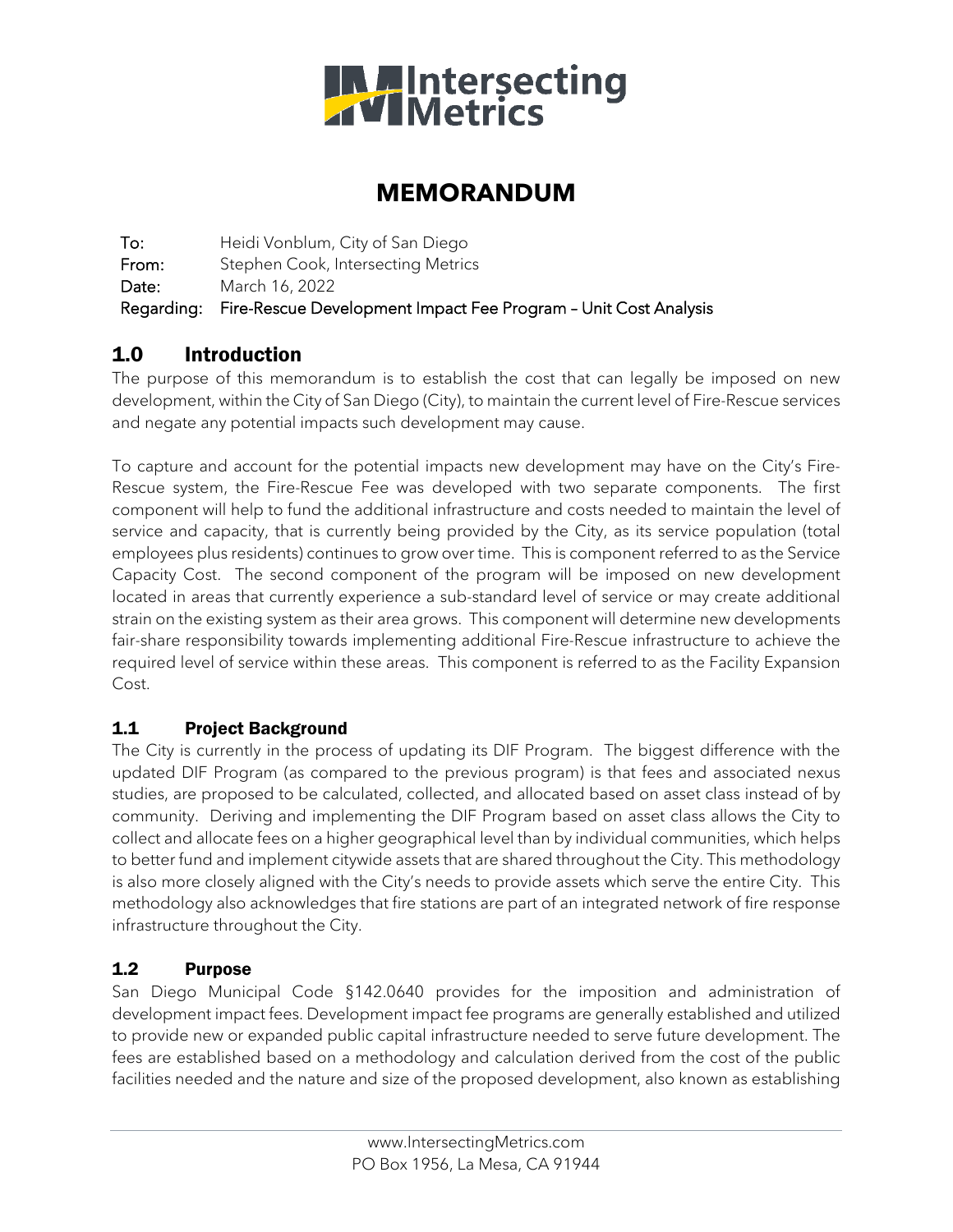

a nexus. A "rational nexus" must be established between the fee and the needs created by future development and the benefits incurred by the development. The nexus identifies a fair-share cost (or unit cost) of the needed capital infrastructure that can be allocated to individual developments based on a standard metric (e.g., project square footage, generated vehicle miles traveled (VMT), population and/or projected employment). The fees collected through a DIF program cannot be used to improve or mitigate current needs or deficiencies, only those associated with future growth.

## 2.0 Standards

This section documents the standards and methods that were utilized to determine the fair-share cost that new development will need to contribute to maintain the current level of service for Fire-Rescue Services within the City, or to expand infrastructure in sub-standard areas to ensure that new development contributes a fair-share toward achieving the standard.

The following policies are included in the *City of San Diego's General Plan Public Facilities, Services & Safety Element* which pertain to the standard of Fire-Rescue Service and Infrastructure that should be provided within the City. Maintaining the level of service prescribed by these policies will serve as guidance for identifying the impacts that new development will have on the City's current Fire-Rescue infrastructure as well as the fair-share cost that new development will be responsible for to maintain the systems current level or service or achieve these levels in sub-standard areas. It should be noted that the language below is an abridged version of the policies contained in the City's General Plan. Relevant pages from the City's General Plan are provided in Attachment 1.

| Table 1: Deployment Measures to Address Future Growth by Population Density per Square Mile |                             |                               |                             |                                             |  |  |  |
|---------------------------------------------------------------------------------------------|-----------------------------|-------------------------------|-----------------------------|---------------------------------------------|--|--|--|
|                                                                                             | $>1000$ -<br>people/sq. mi. | 1000 to 500<br>people/sq. mi. | 500 to 50<br>people/sq. mi. | <b>Permanent Open</b><br><b>Space Areas</b> |  |  |  |
| 1 <sup>st</sup> Due Travel Time                                                             | 5.0 minutes                 | 12.0 minutes                  | 20.0 minutes                | 10.5 minutes                                |  |  |  |
| Total Reflex <sup>1</sup> Time                                                              | 7.5 minutes                 | 14.5 minutes                  | 22.5 minutes                | 12.5 minutes                                |  |  |  |
| 1 <sup>st</sup> Alarm Travel Time                                                           | 8.0 minutes                 | 16.0 minutes                  | 24.0 minutes                | 15.0 minutes                                |  |  |  |
| 1 <sup>st</sup> Alarm Total Reflex <sup>1</sup>                                             | 10.5 minutes                | 18.5 minutes                  | 26.5 minutes                | 17.5 minutes                                |  |  |  |

#### PF-D.1. Locate, staff, and equip fire stations to meet established response times as follows:

Source: City of San Diego General Plan Public Facilities, Services & Safety Element

Note:

1Reflex time is the total time from receipt of a 9-1-1 call to arrival of the required number of emergency units.

This policy sets the standard for the total time in which it takes Fire-Rescue services to respond to an emergency call. As shown in Table 1, the total response time (Reflex Time) for the required number of emergency units to arrive at the emergency response location, for areas where there are more than 1,000 people per square mile, is 7.5 minutes. There are only a limited number of developable areas within the City of San Diego with a population density less than 1,000 people per square mile. Therefore, a 7.5 minute response time was used as the universal standard for this program.

PF-D.2. Determine fire station needs, location, crew size and timing of implementation as the community grows.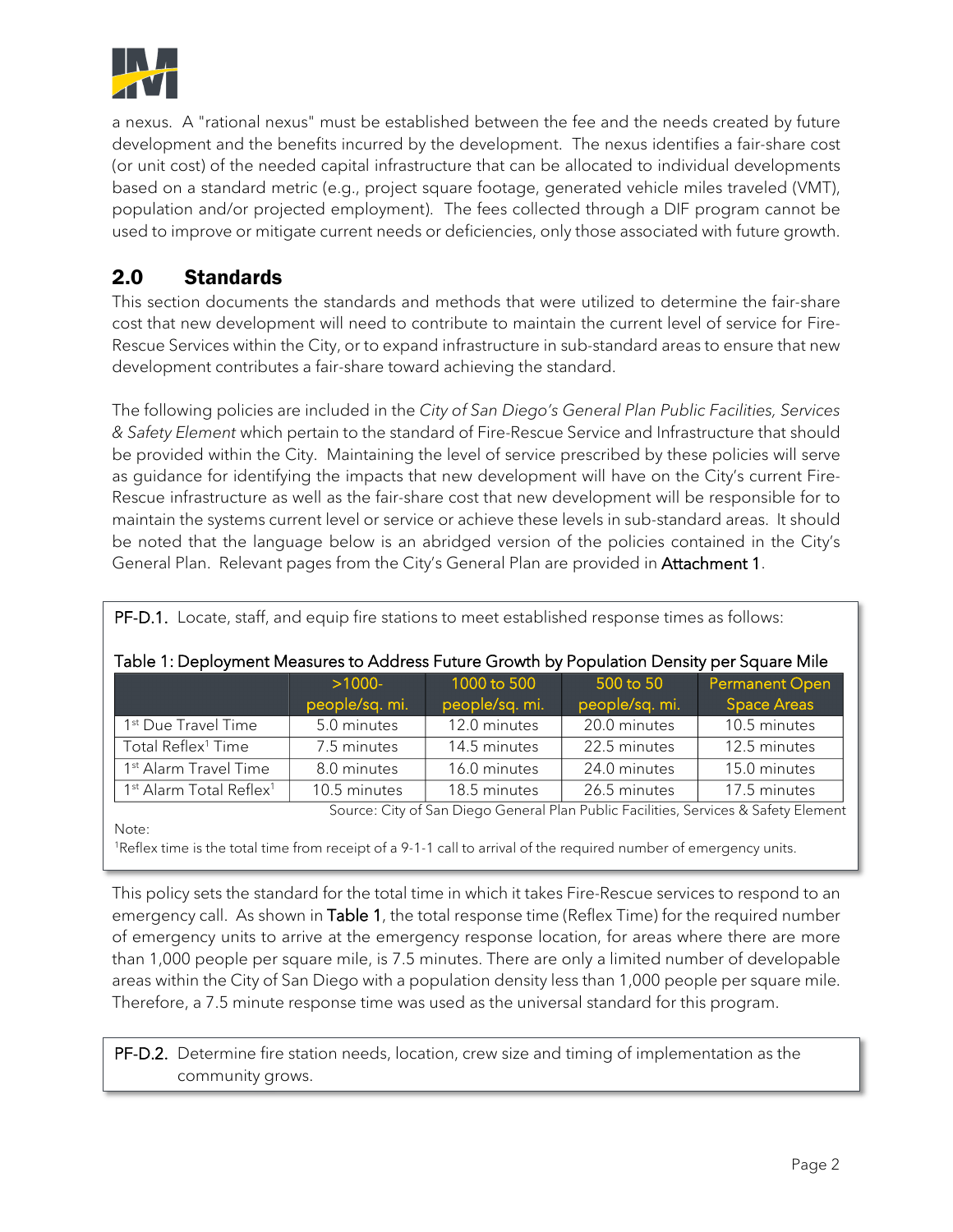

As noted in Policy PF-D.2., the network of fire stations should expand as its population grows and its communities expand. The Fire-Rescue DIF serves a critical role in funding new infrastructure needed to accommodate the effects of future growth, consistent with maintaining standard levels of service.

PF-D.4. Provide adequate fire station site area (typical site is approximately 0.75 acre) and allow room for station expansion with additional considerations.

This policy sets the standard for the area of land required to build a new fire station. It is important that the Fire-Rescue DIF program accurately account for the costs to acquire the appropriate amount of land to construct new fire stations in areas of need.

- PF-D.5. Maintain service levels to meet the demands of continued growth and development, tourism, and other events requiring fire-rescue services.
	- a. Provide additional response units, and related capital improvements as necessary, whenever the yearly emergency incident volume of a single unit providing coverage for an area increases to the extent that availability of that unit for additional emergency responses and/or non-emergency training and maintenance activities is compromised. An excess of 2,500 responses annually requires analysis to determine the need for additional services or facilities.

As noted in the introductory section, the Fire-Rescue DIF will have two components: (1) the Service Capacity cost that funds facilities necessary to maintain current levels of Fire-Rescue services citywide, and (2) the Additional Infrastructure cost that funds facilities needed to serve new development in sub-standard areas to ensure that new development contributes a fair-share toward achieving the standard. This policy reinforces the need for the Service Capacity cost portion of the Fire-Rescue DIF program and the need to maintain the current and desired capacity and level of service provided as the City continues to grow.

PF-D.6. Provide public safety related facilities and services to assure that adequate levels of service are provided to existing and future development.

This policy reinforces the need to implement the Facilities Expansion component of the Fire-Rescue DIF program. As new development expands into areas that ether provide sub-standard or limited Fire-Rescue services, due to their undeveloped nature, additional funding will be required to implement the facilities needed to service that new development to ensure acceptable levels of service.

PF-D.8. Invest in technological advances that enhance the City's ability to deliver emergency and fire-rescue services more efficiently and cost-effectively.

As noted in Policy PF-D.8., the City should continue to invest in emerging infrastructure which can more efficiently deliver Fire-Rescue services. This policy played a key factor in the decision to implement a standards based fee program instead of a planned based program. Using a standards-based approach allows the City to implement facilities in a flexible cost efficient manner,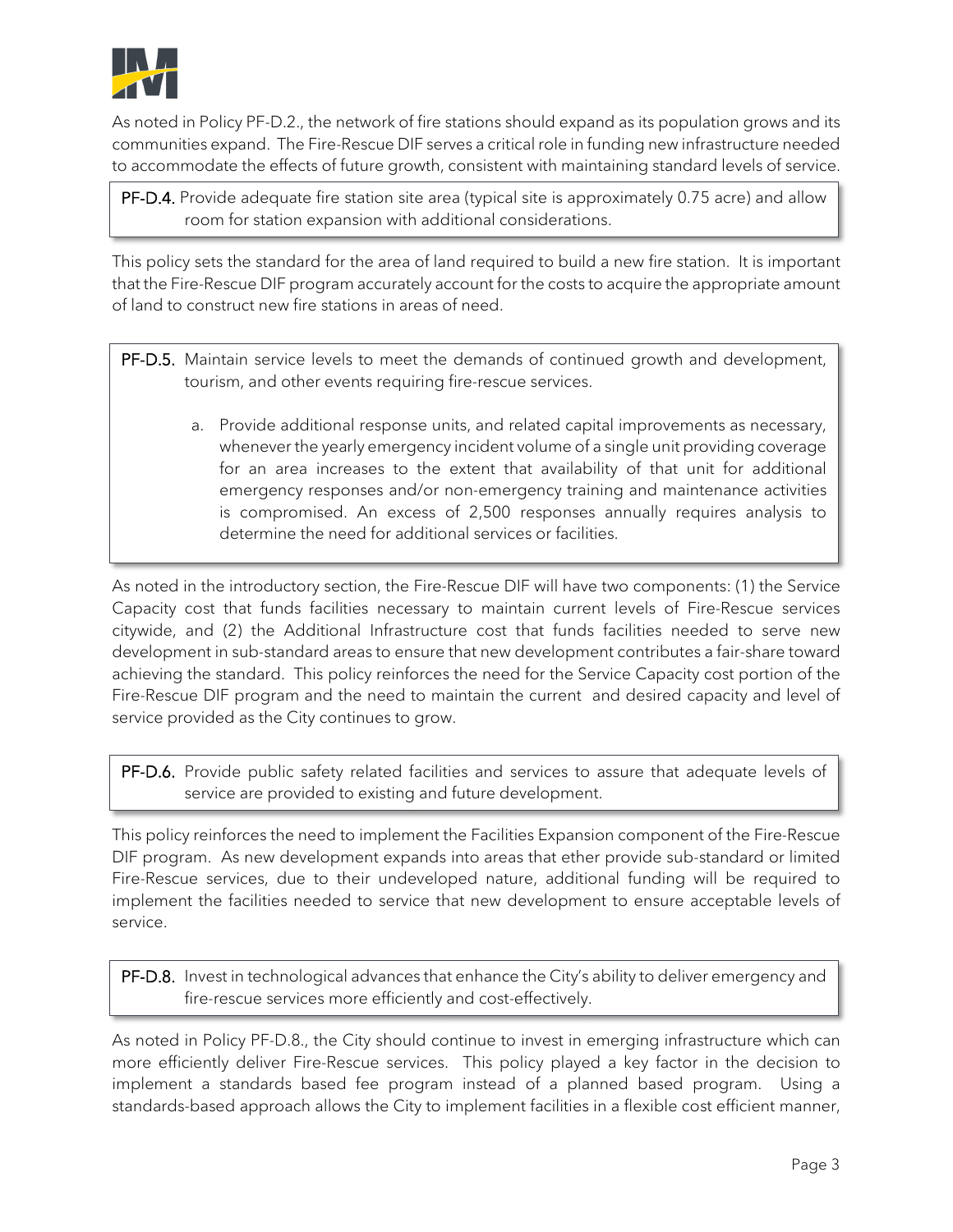

while achieving the same standards outlined in the relevant City policies. A traditional plan-based program would not afford this same flexibility, as the technologies may not have been identified or developed at the time in which the plan was developed or adopted. Under this scenario, the plan and fee program would need to be amended before funds from the program could be invested on the identified technologies.

## 3.0 Service Capacity Cost

This section outlines the analyses and calculations utilized to develop the unit cost for the Service Capacity component of the fee program. As noted previously, the Service Capacity cost is intended to maintain the currently level of Fire-Rescue service throughout the City as new development occurs. This component of the fee program would be imposed on all applicable development within the City with the goal of increasing the overall capacity of the current system to accommodate these new needs.

## 3.1 Methodology

The unit cost to maintain the current Service Capacity for Fire-Rescue services was derived by first identifying the infrastructure, and its associated cost, that is currently in place within the City (Service) and then dividing that by the City's total service population (Capacity), as shown below:

#### Exisitng Infastructure Cost Citywide Service Population

This method identifies the unit cost per employee or resident within the City to construct or implement the existing Fire-Rescue infrastructure. As new development occurs, and additional residents and employees come into the City, additional strain will be placed on the current Fire-Rescue infrastructure. As a result, the current infrastructure will need to be expanded to accommodate this new growth. Thus, this unit cost can be imposed on new development within the City to pay its fair-share to expand the current infrastructure and maintain current levels of service.

## 3.2 Maintaining the Existing Level of Service & Capacity

Table 2 outlines the Fire-Rescue infrastructure currently deployed within the City (as of May 12, 2021). Cost estimates for each infrastructure type are also provided in the table (Note: these are the costs for each individual piece of equipment, not the total for the City). The costs associated with the infrastructure and the number of units currently deployed within the City were provided by City of San Diego Fire Department staff. In accordance with the Mitigation Fee Act requirements, the funds generated through impact fee programs can only be used for infrastructure or capital facilities. Therefore, resources such as staff wages and expenses, on-going utility costs, and educational programs are not included within this program.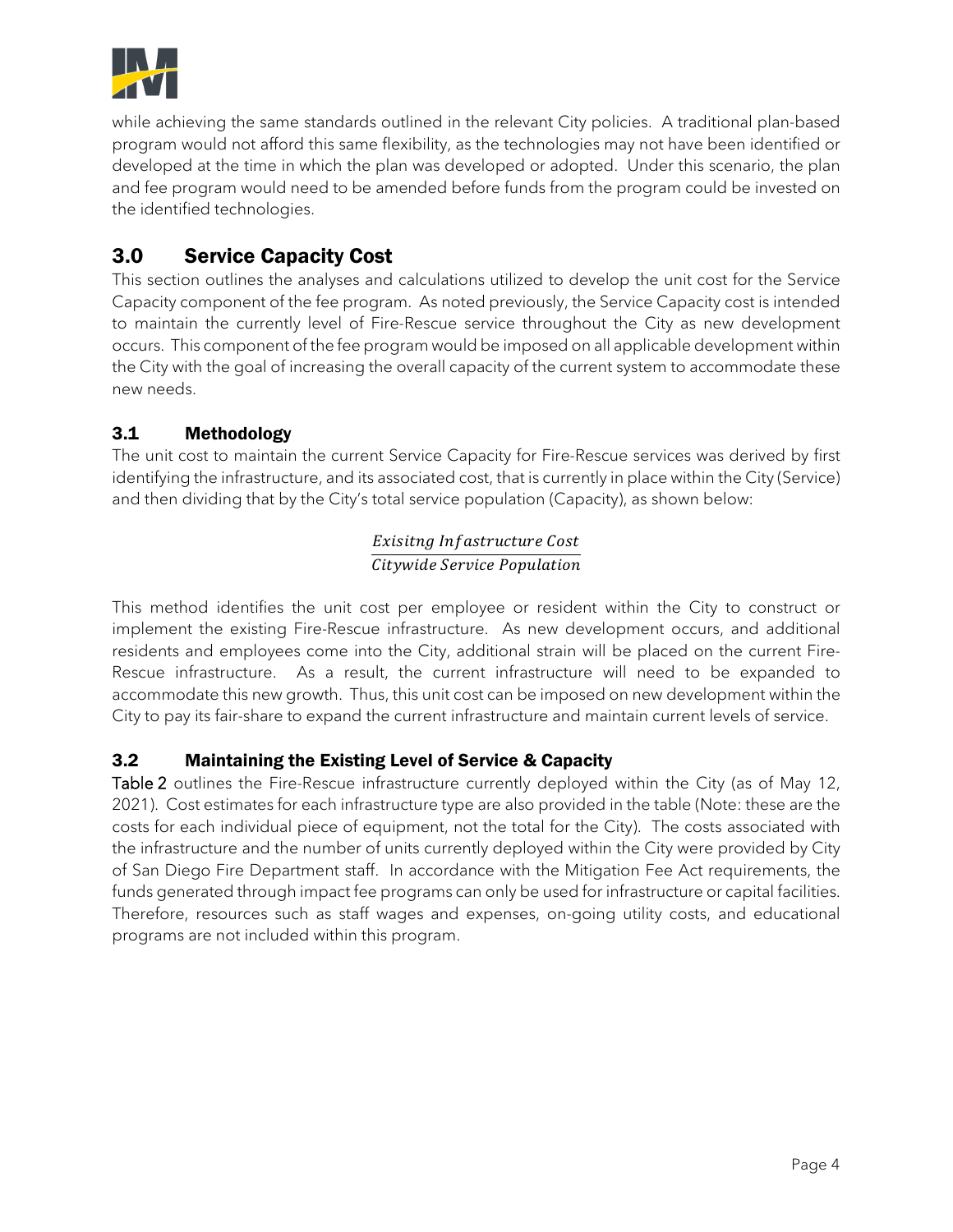

#### Table 2: Existing Fire-Rescue Infrastructure

| Infrastructure                       | <b>Existing Units</b> | <b>Individual Unit Cost</b> |
|--------------------------------------|-----------------------|-----------------------------|
| <b>Aerial Truck</b>                  | 13                    | \$1,700,000                 |
| <b>Reserve Aerial Truck</b>          | 7                     | \$1,700,000                 |
| Aircraft Crash Truck (City Airports) | $\overline{2}$        | \$1,500,000                 |
| <b>Battalion Chief's Vehicle</b>     | 7                     | \$210,000                   |
| Reserve Chief's Vehicle              | 4                     | \$210,000                   |
| Brush Engine (Type III)              | 11                    | \$650,000                   |
| Chem Pickup Rig                      | $\overline{2}$        | \$150,000                   |
| Communications and Command Van       | 1                     | \$1,600,000                 |
| Environmental Response Team (ERT)    | 1                     | \$200,000                   |
| Explosive Device Team and X-Ray Unit | 2                     | \$1,500,000                 |
| Fast Response Squad (FRS)            | $\overline{2}$        | \$350,000                   |
| Fire Engine                          | 50                    | \$1,030,000                 |
| Reserve Fire Engine                  | 32                    | \$1,030,000                 |
| Foam Tender                          | 1                     | \$750,000                   |
| <b>HAZMAT Unit</b>                   | 2                     | \$1,500,000                 |
| Reserve HAZMAT Response              |                       | \$1,500,000                 |
| Lifeguard Vehicles                   | 36                    | \$50,000                    |
| Lifeguard Rescue Rig                 | 1                     | \$750,000                   |
| Light and Air Rig                    | 2                     | \$750,000                   |
| Mobile Canteen                       | 1                     | \$150,000                   |
| Shift Commander's Vehicle            | 1                     | \$210,000                   |
| US&R Rig                             | 2                     | \$1,500,000                 |
| Reserve US&R                         | 1                     | \$1,500,000                 |
| Water Tender                         | $\mathfrak{D}$        | \$350,000                   |
| Fire Station - Standard              | 280,195 (SF)          | \$1,327                     |
| Fire Station - Standard - Land       | 31 (Acres)            | \$4,651,849                 |
| Fire Station - Battalion             | 51,115 (SF)           | \$1,327                     |
| Fire Station - Battalion Land        | 5 (Acres)             | \$4,651,849                 |

Source: City of San Diego Fire Department, May 2021

## 3.3 Unit Cost Per Service Population

To identify the Fire-Rescue infrastructure unit cost per service population, the total number of units, currently deployed within the City, by infrastructure type, was divided by the current citywide service population (2,130,000 people). This results in the total number of people that are served by each unit of infrastructure. The total cost of the existing infrastructure was then divided by the total service population of the City to determine the cost per service population. Table 3 outlines this calculation for each infrastructure type and sums the total unit cost, by service population, to provide the total current infrastructure within the City.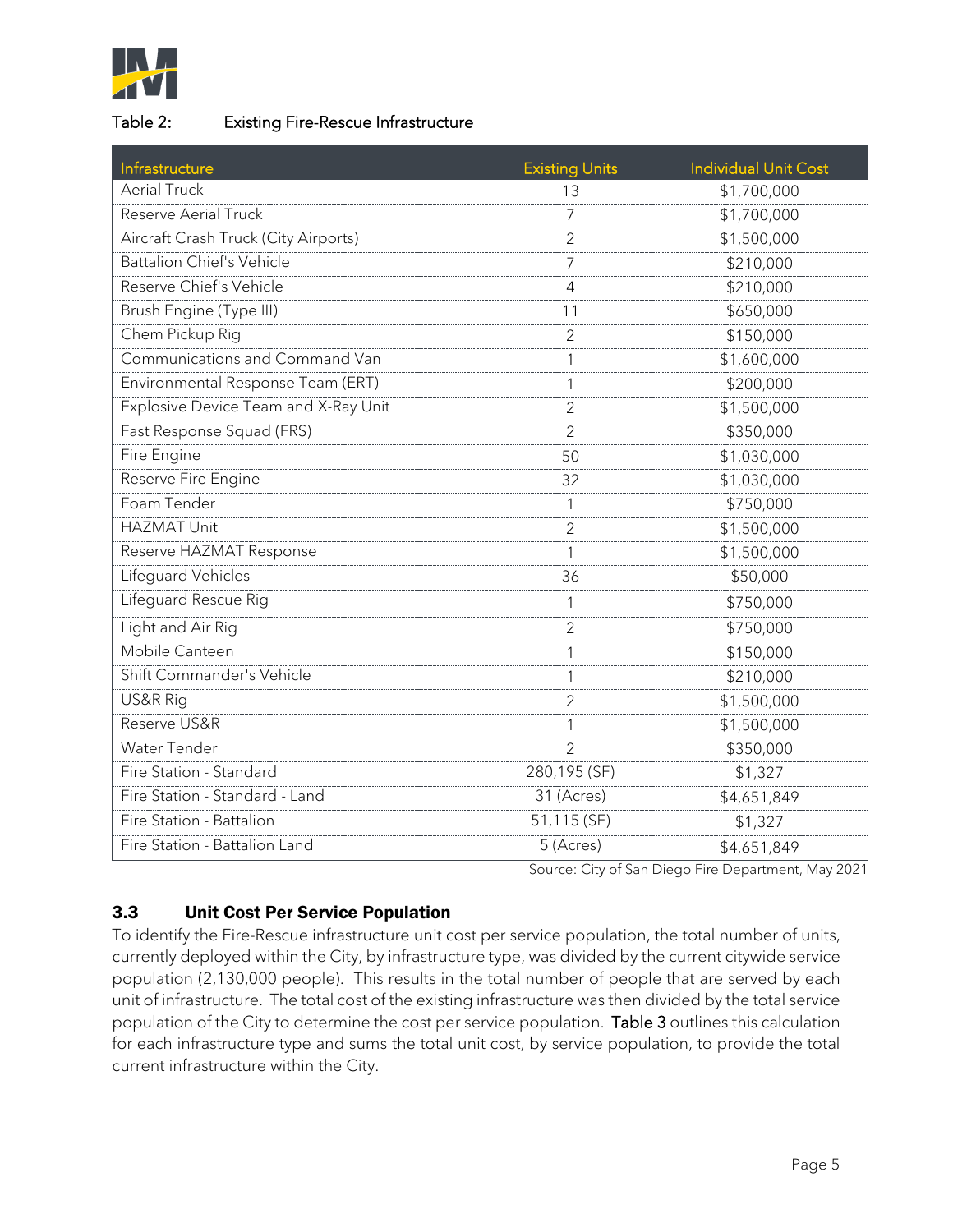

#### Table 3: Existing Fire-Rescue Apparatus and Facilities Cost Per Service Population

|                                      |                                    |                   |                   | <b>Units Per</b> |
|--------------------------------------|------------------------------------|-------------------|-------------------|------------------|
|                                      |                                    |                   |                   | Service          |
| Apparatus                            | <b>Existing Units</b>              | Cost              | <b>Total Cost</b> | Population       |
| <b>Aerial Truck</b>                  | 13                                 | \$1,700,000       | \$22,100,000      | 163,846          |
| <b>Reserve Aerial Truck</b>          | 7                                  | \$1,700,000       | \$11,900,000      | 304,286          |
| Aircraft Crash Truck (City Airports) | 2                                  | \$1,500,000       | \$3,000,000       | 1,065,000        |
| <b>Battalion Chief's Vehicle</b>     | 7                                  | \$210,000         | \$1,470,000       | 304,286          |
| Reserve Chief's Vehicle              | 4                                  | \$210,000         | \$840,000         | 532,500          |
| Brush Engine (Type III)              | 11                                 | \$650,000         | \$7,150,000       | 193,636          |
| Chem Pickup Rig                      | 2                                  | \$150,000         | \$300,000         | 1,065,000        |
| Communications and Command Van       | 1                                  | \$1,600,000       | \$1,600,000       | 2,130,000        |
| Environmental Response Team (ERT)    | 1                                  | \$200,000         | \$200,000         | 2,130,000        |
| Explosive Device Team and X-Ray Unit | 2                                  | \$1,500,000       | \$3,000,000       | 1,065,000        |
| Fast Response Squad (FRS)            | 2                                  | \$350,000         | \$700,000         | 1,065,000        |
| Fire Engine                          | 50                                 | \$1,030,000       | \$51,500,000      | 42,600           |
| Reserve Fire Engine                  | 32                                 | \$1,030,000       | \$32,960,000      | 66,563           |
| Foam Tender                          | 1                                  | \$750,000         | \$750,000         | 2,130,000        |
| <b>HAZMAT Unit</b>                   | $\overline{2}$                     | \$1,500,000       | \$3,000,000       | 1,065,000        |
| Reserve HAZMAT Response              | 1                                  | \$1,500,000       | \$1,500,000       | 2,130,000        |
| Lifeguard Vehicles                   | 36                                 | \$50,000          | \$1,800,000       | 59,167           |
| Lifeguard Rescue Rig                 | 1                                  | \$750,000         | \$750,000         | 2,130,000        |
| Light and Air Rig                    | 2                                  | \$750,000         | \$1,500,000       | 1,065,000        |
| Mobile Canteen                       | 1                                  | \$150,000         | \$150,000         | 2,130,000        |
| Shift Commander's Vehicle            | 1                                  | \$210,000         | \$210,000         | 2,130,000        |
| US&R Rig                             | $\overline{2}$                     | \$1,500,000       | \$3,000,000       | 1,065,000        |
| Reserve US&R                         | 1                                  | \$1,500,000       | \$1,500,000       | 2,130,000        |
| Water Tender                         | 2                                  | \$350,000         | \$700,000         | 1,065,000        |
| Fire Station - Standard              | 280,195 (SF)                       | \$1,327           | \$371,818,765     | 7.602            |
| Fire Station - Standard - Land       | 31 (Acres)                         | \$4,651,849       | \$144,207,319     | 68,710           |
| Fire Station - Battalion             | 51,115 (SF)                        | \$1,327           | \$67,829,472      | 41.671           |
| Fire Station - Battalion Land        | 5 (Acres)                          | \$4,651,849       | \$23,259,245      | 426,000          |
|                                      |                                    | <b>Total Cost</b> | \$758,694,801     |                  |
|                                      | <b>Existing Service Population</b> |                   | 2,130,000         |                  |
|                                      | <b>Cost Per Service Population</b> |                   | \$356.19          |                  |

As shown in Table 3, the total unit cost per person to maintain the current Fire-Rescue capacity and level of service within the City of San Diego is \$356.19 per person.

## 4.0 Facilities Expansion Cost

As identified in Policy PF-D.6., the City is required to provide public safety related facilities and services to assure that adequate levels of service are provided to existing and future development.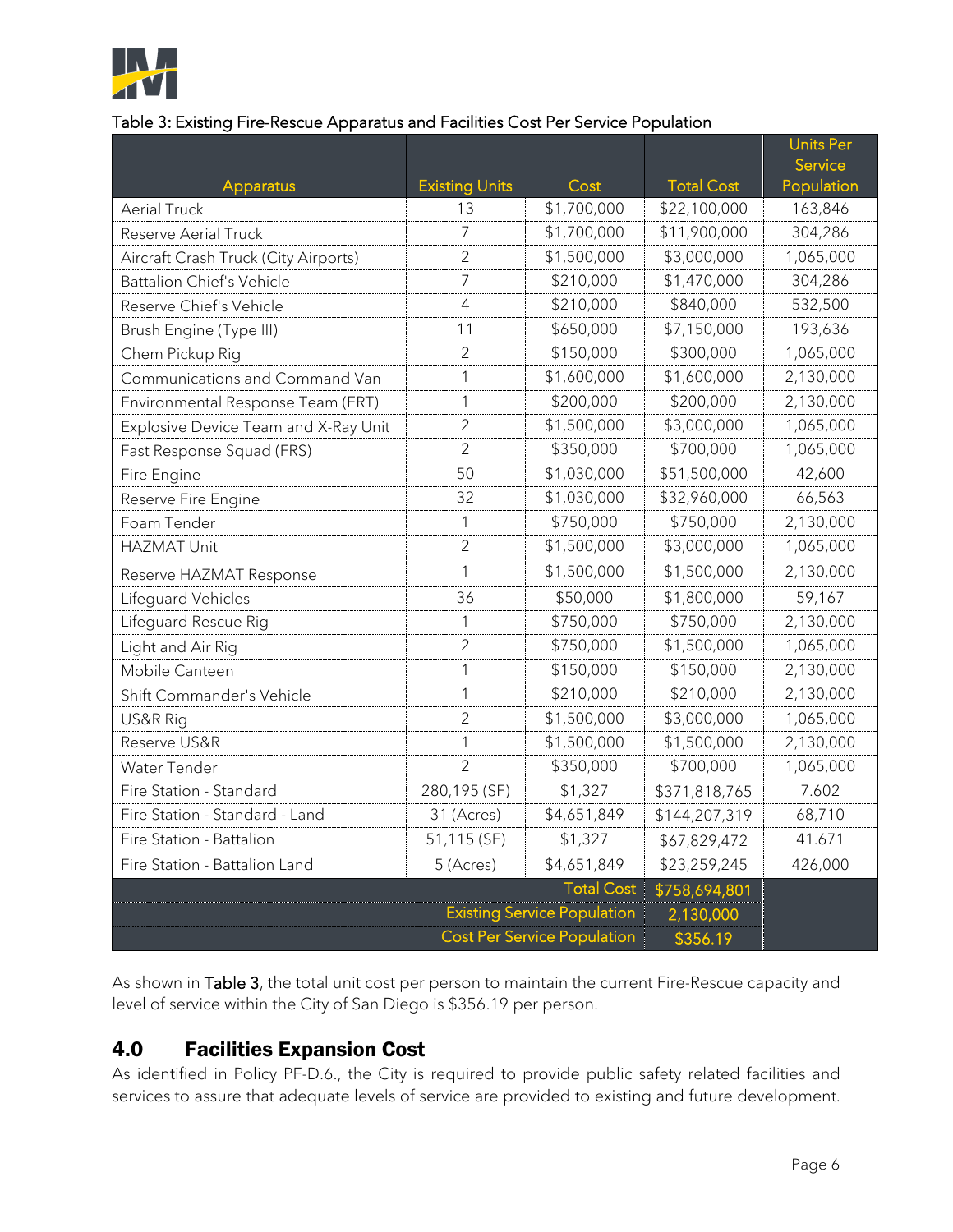

Based on this requirement, an additional component of the fee will be imposed on development occurring in areas with sub-standard or potentially sub-standard Fire-Rescue services. This additional component of the fee is needed to help fund the additional infrastructure needed to adequately service these areas. As there is existing development in most of these areas, new development will only be responsible for its fair-share portion of the cost of the new infrastructure that is required. New development will not be charged for alleviating existing deficiencies.

## 4.1 Deficient Areas Analysis

As noted in Policy PF-D.1., the standard for emergency response time is 7.5 minutes for all areas with a population density of 1,000 people per square mile. All fire service areas within the City of San Diego have a population density of over 1,000 people per square mile, with the exception of District 43, located in Otay Mesa (775 people per square mile). However, the population within this community is anticipated to more than double<sup>[1](#page-6-0)</sup> over the next 30 years, ultimately resulting in a population density over 1,000 people per square mile. Therefore, since the anticipated new development within this area is anticipated to increase the population density to over 1,000 people per square mile within the lifetime of this program, the 7.5 minute response time standard was applied to this area as well.

To identify areas within the City that have either existing or future projected sub-standard response times, a statistical model was developed to identify the key factors that contribute to sub-standard response times. The statistical model regressed geographic, social and infrastructure data against the 90<sup>th</sup> percentile response times experienced for each fire station<sup>[2](#page-6-1)</sup>. The following components were initially included within the statistical model to identify if a correlation could be made in regard to response time:

- Station Size (Square Feet)
- Number of Dorm Rooms
- Bay Doors (Service Vehicle Capacity)
- District Service Area (Sq Miles)
- Annual Emergency Calls Received within the District
- District Service Population
- District Residential Population
- Service Population Density (Service Population Per Square Mile)
- Residential Population Density (Population Per Square Mile)
- Total Fire-Rescue Vehicles Stationed in the District
- Population Per Service Vehicle
- Emergency Calls Received Per Service Vehicle
- Population Per Emergency Calls Received

The data utilized in this analysis is provided in Attachment 2.

<span id="page-6-0"></span><sup>1</sup> Source SANDAG Series 13 Model: 2020 Otay Mesa population 27,715 people – 2050 population 61,477 people

<span id="page-6-1"></span><sup>2</sup> Due to the Covid-19 pandemic 2019 response time data was utilized in the analysis in lieu of year 2020 data, as it is thought to better reflect normal conditions.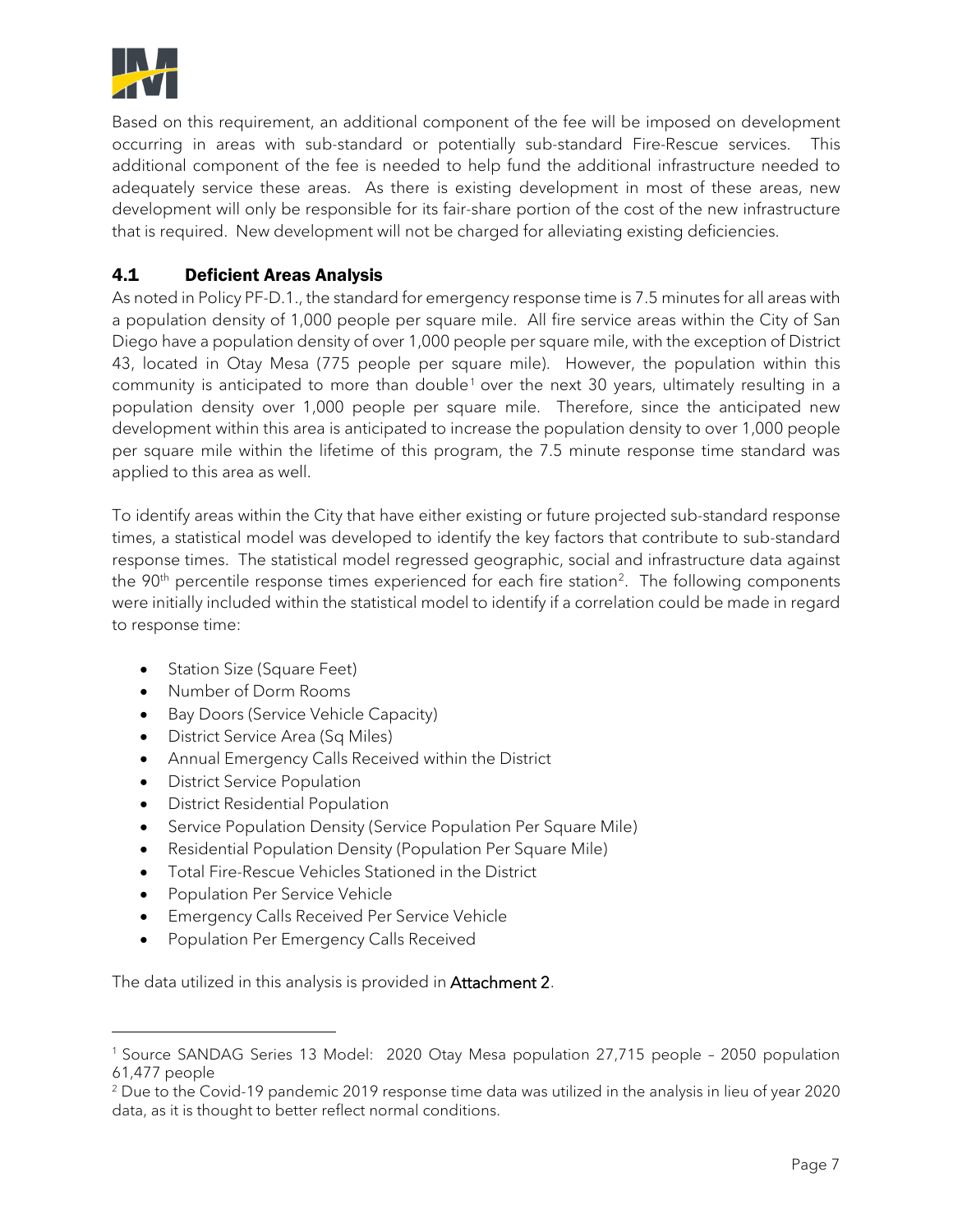

Based on a hypothesis test, the following values were found to likely to be more meaningful additions to the model as a change in the predictor values are related to the changes of the observed response time (p-value):

- Station Size (Square Feet)
- Annual Emergency Calls Received within the District
- District Service Population
- Residential Population Density (Population Per Square Mile)
- Population Per Emergency Calls Received

These five factors were then run through a second regression analysis to develop a response time propensity model. Based on this analysis, the following equation was found to predict Fire-Rescue response times within the City:

Response Time = 9.79-7.13E-4\*AC +6.36E-5SF+2.46E-5SP-0.050PC-7.63E-5PD

AC=Annual Emergency Calls Received

SF = Station Size (Square Feet)

SP = Service Population

PC = Population Per Emergency Calls Received

PD = Population Density

Regression analysis work sheets are provided in Attachment 3.

## 4.2 Identification of Deficient Areas

To identify the areas within the City that currently experience sub-standard Fire-Rescue service or have the potential to experience sub-standard service with new development, the Response Time Propensity Model was applied citywide at the Census Block Group level. This converts the average response time from a station level, as cataloged in the *Yearly Unit Statistics Data* (see Attachment 2), to an individual Census Block Group level. As a result, it also identifies the areas that could strain the existing infrastructure and could cause sub-standard service.

Figure 1 displays the results of the Response time Propensity Model. The areas highlighted in red within the figure are the Census Block Groups that are projected to have sub-standard response times and require additional infrastructure, based on the response time propensity model, outlined in Section 4.1. The sub-standard response areas comprise almost 4,000 acres of land, which is approximately 72% of the total City area. As such, the Facilities Expansion component would be imposed within these areas because these areas are anticipated to require additional fire infrastructure to ensure adequate response times beyond those areas of the City that currently meet the standards.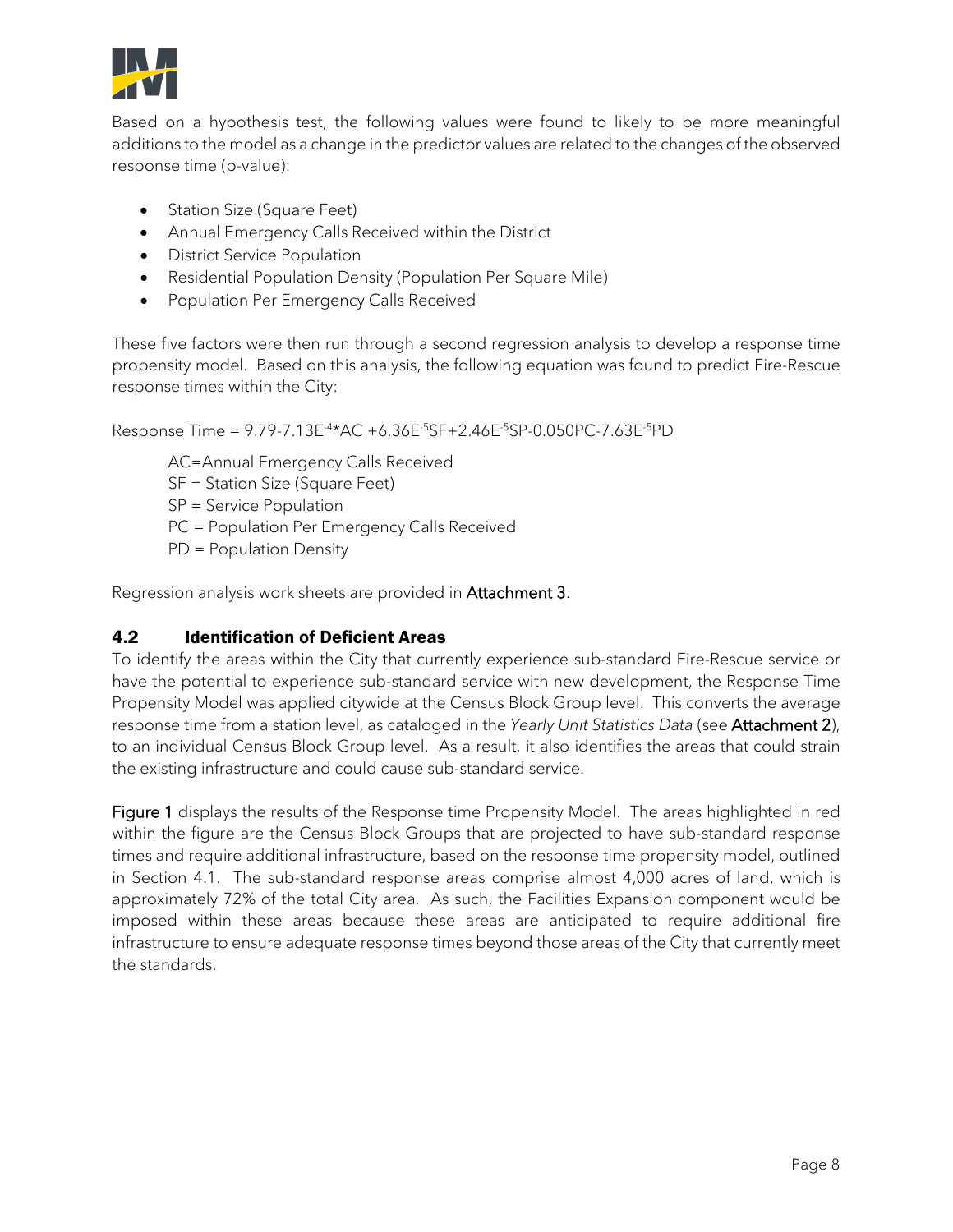



Figure 1 – Response Time Propensity Model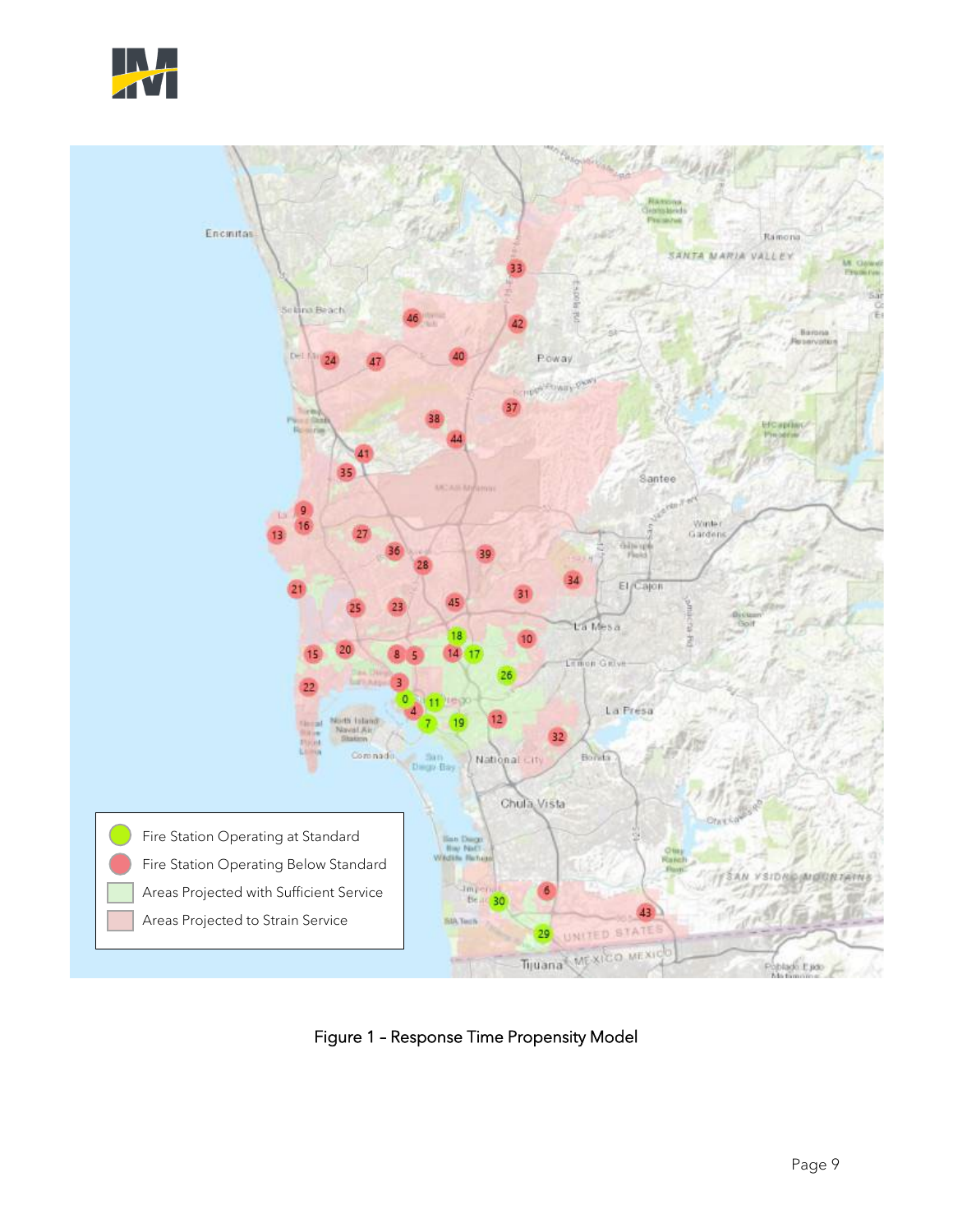

#### 4.3 Needed Improvements

The City's Fire-Rescue system is evaluated by an independent entity approximately every five years. Citygate Associates, LLC performed the last review of the system in 2017. Citygate's review provided key findings of the City's fire station resource deployment system, the key risks that need to be protected, and the outcome of previous emergency incidents.

Several key findings were made in this report, with the following findings pertaining to the City's long-term Fire-Rescue infrastructure needs:

- Finding #6: Even having grown over the years from five to seven Battalions, the northern and southern City station areas are not within 8 minutes travel times. It will take at least the addition of three more Battalion Supervisors per day to more completely cover the City. Adding these Battalion Supervisors also will increase the two-chief coverage on First Alarms.
- Finding #11: If the City public road miles remain static, then Citygate would not recommend adding more than 10 infill gap fire stations to the present system. The remaining gaps are too small and, if necessary, could be covered with the use of Fast Response Squads or peak activity engine companies during daylight hours. Of course, any completely new growth areas could also be large enough to justify added fire stations in addition to the 10 infill gap stations identified.
- Finding #16: Due to longer travel times, with the current quantity of fire stations, Fire-Rescue only has seven station areas performing better than the City's adopted Emergency Command and Data Center 9-1-1 call receipt-to-arrival time of 7:30 minutes/seconds. The station areas within the longer travel times also have the longest call receipt to arrival times.

All of the Citygate findings can be found on pages 9-12 of the *Standards of Response Cover Review* (prepared by Citygate Associates, LLC, February 2017), included as Attachment 4.

As noted in the Citygate findings, the City will need to expand its current Fire-Rescue infrastructure to include 10 additional fire stations, three of which should be Battalion Headquarters, to achieve adequate coverage in deficient areas. Therefore, the Facilities Expansion component of the fee program will use these findings as guidance for the future infrastructure that is needed and divide their cost among both existing and anticipated development within the identified deficient areas (as shown in Figure 1).

The current service population within the identified deficient areas is approximately 1,424,000 people. Based on the SANDAG Series 14 Year 2050 Model, the service population in these deficient areas is anticipated to increase to 1,865,000 people. This means that approximately 23.646% of the demand in these deficient areas would be associated with new growth [(1,865,000- 1,424,000)/1,865,000]. Therefore, new growth that is subject to the Facility Expansion component of the fee program should be responsible for 23.646% of the total estimated cost to implement the recommended infrastructure. Table 4 outlines the cost for the recommended infrastructure as well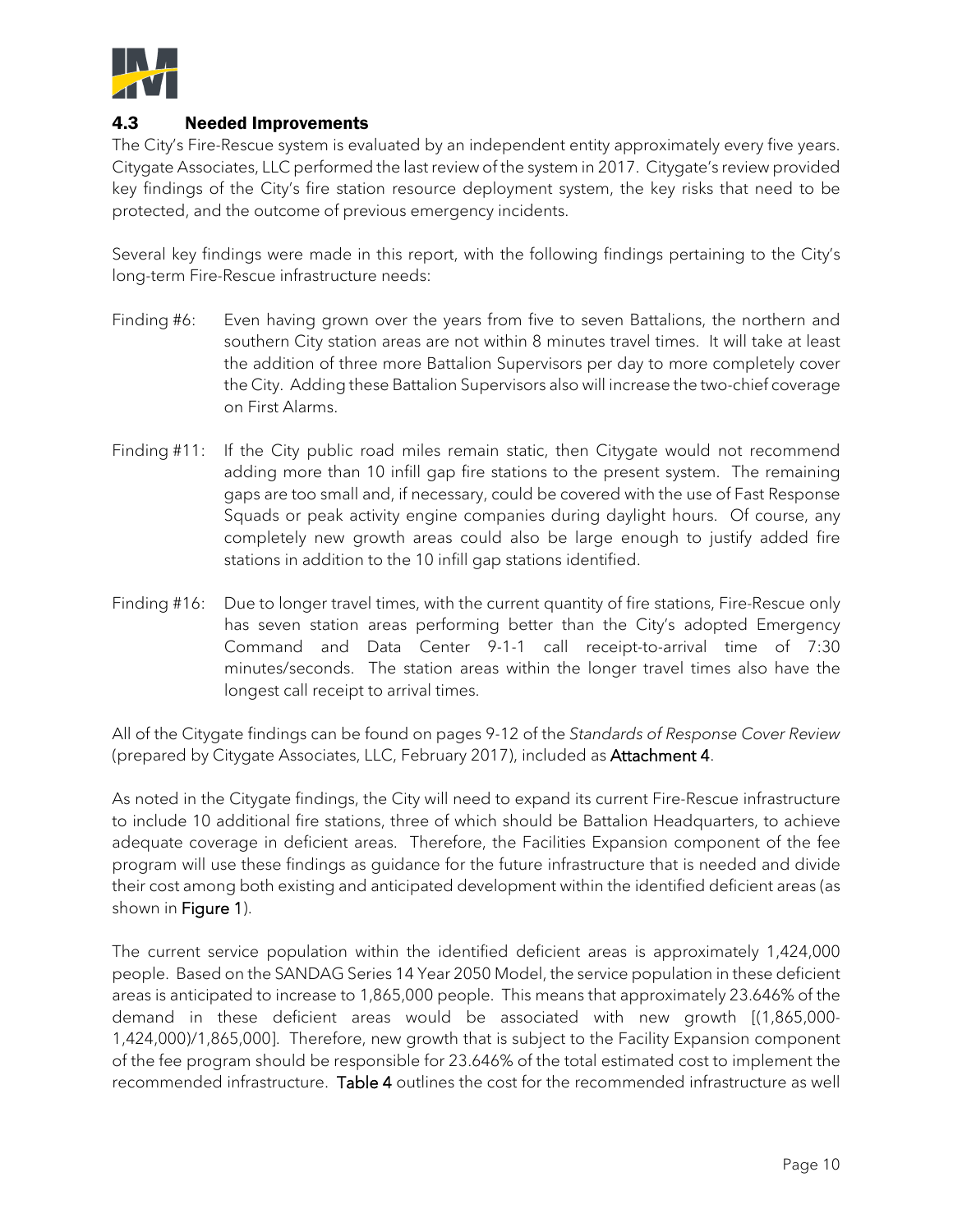

as the fair-share portion for new developments. Both Existing and Future Year 2050 Service Population data, by census block group, is provided in **Attachment 5**.

| <b>Additional Needs</b>                | Unit Cost   | Jnits.      | <b>Total Cost</b> |
|----------------------------------------|-------------|-------------|-------------------|
| Fire Engine                            | \$1,030,000 |             | \$10,300,000      |
| Battalion Chief's Vehicle              | \$210,000   |             | \$630,000         |
| Fire Station - Standard (Square Feet)  | \$1.327     | 79,800 (SF) | \$105,894,600     |
| Fire Station - Standard - Land (Acre)  | \$4,651,849 | 5 (Acres)   | \$24,422,207      |
| Fire Station - Battalion (Square Fee)  | \$1.327     | 39,906 (SF) | \$52,955,262      |
| Fire Station - Battalion Land (Acre)   | \$4,651,849 | 3 (Acres)   | \$13,955,546      |
| Sub-Total                              |             |             | \$208,157,614     |
| New Development Fair-Share (23.646%)   |             |             | \$49,220,949      |
| <b>Cost Per New Service Population</b> |             |             |                   |

#### Table 4: Needed Fire-Rescue Apparatus and Facilities Expansion Cost Per Service Population

## 5.0 Fees

As noted in Section 1.0, the Fire-Rescue Fee is comprised of two components. The first component, outlined in Section 3.0, is the Service Capacity Cost which will be imposed to maintain the current levels of Fire-Rescue Service and Capacity as the City's service population continues to grow. As outlined in Table 3, the cost of this component is calculated to be \$356.19 per member of the service population. This component would be imposed on all new development within the City, regardless of location.

As noted in Section 4.0, there are several locations within the City which current experience substandard Fire-Rescue services or were identified to put a strain on the system. Within these areas, an additional component of the fee will be imposed to provide the infrastructure needed to bring the level of service back to standard levels. New development within these areas will pay their fairshare of the infrastructure need to bring the system back to standard. The fair-share cost was calculated based on the anticipated growth in service population as compared to the existing service population within these areas, as displayed in Table 4. Based on this calculation new development within the red areas highlighted in Figure 1, can be imposed an additional \$111.61 on top of their Service and Capacity fee (\$356.19) for a total maximum allowable fee of \$467.81.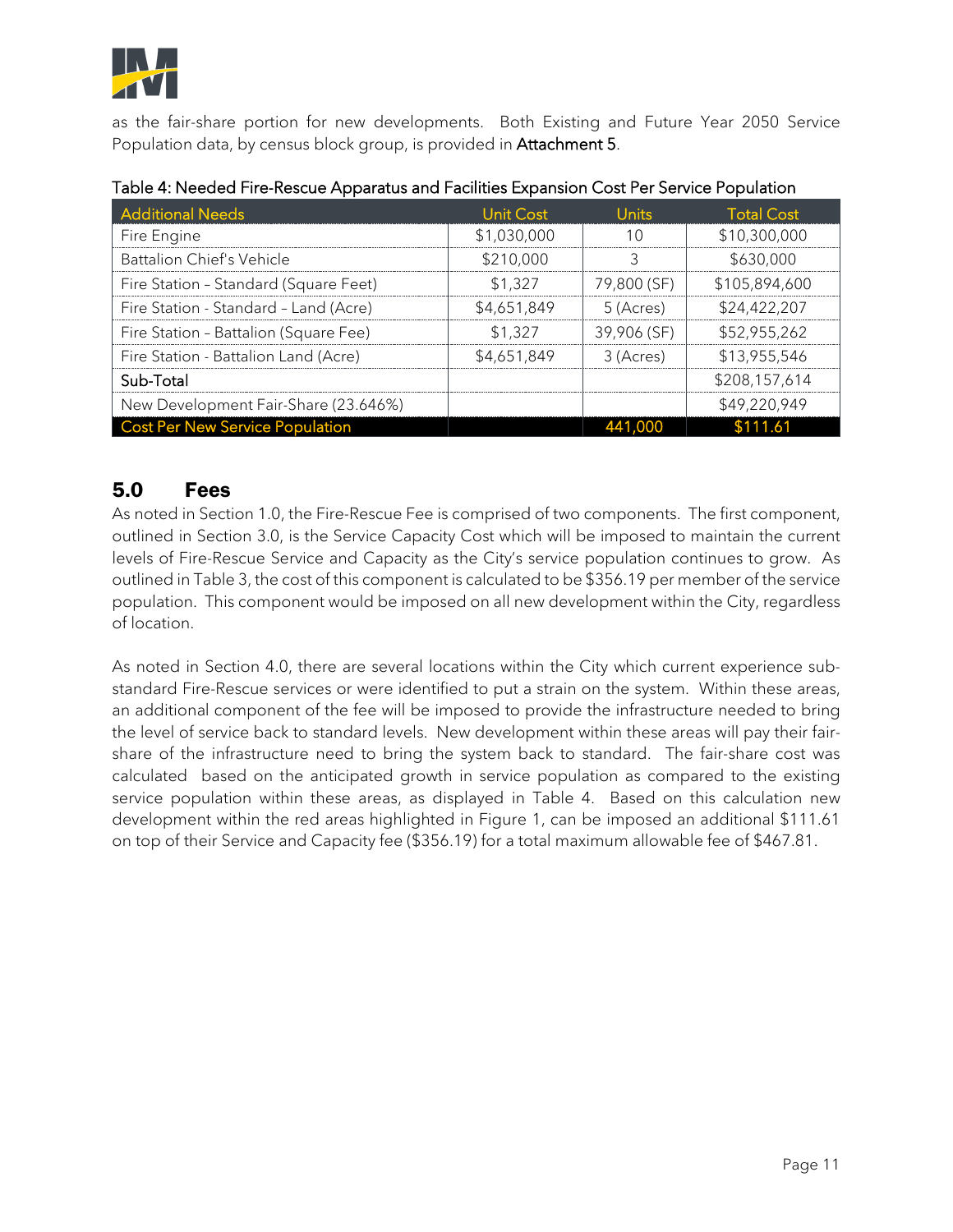

**Attachment 1 City of San Diego General Plan Policy Excerpts**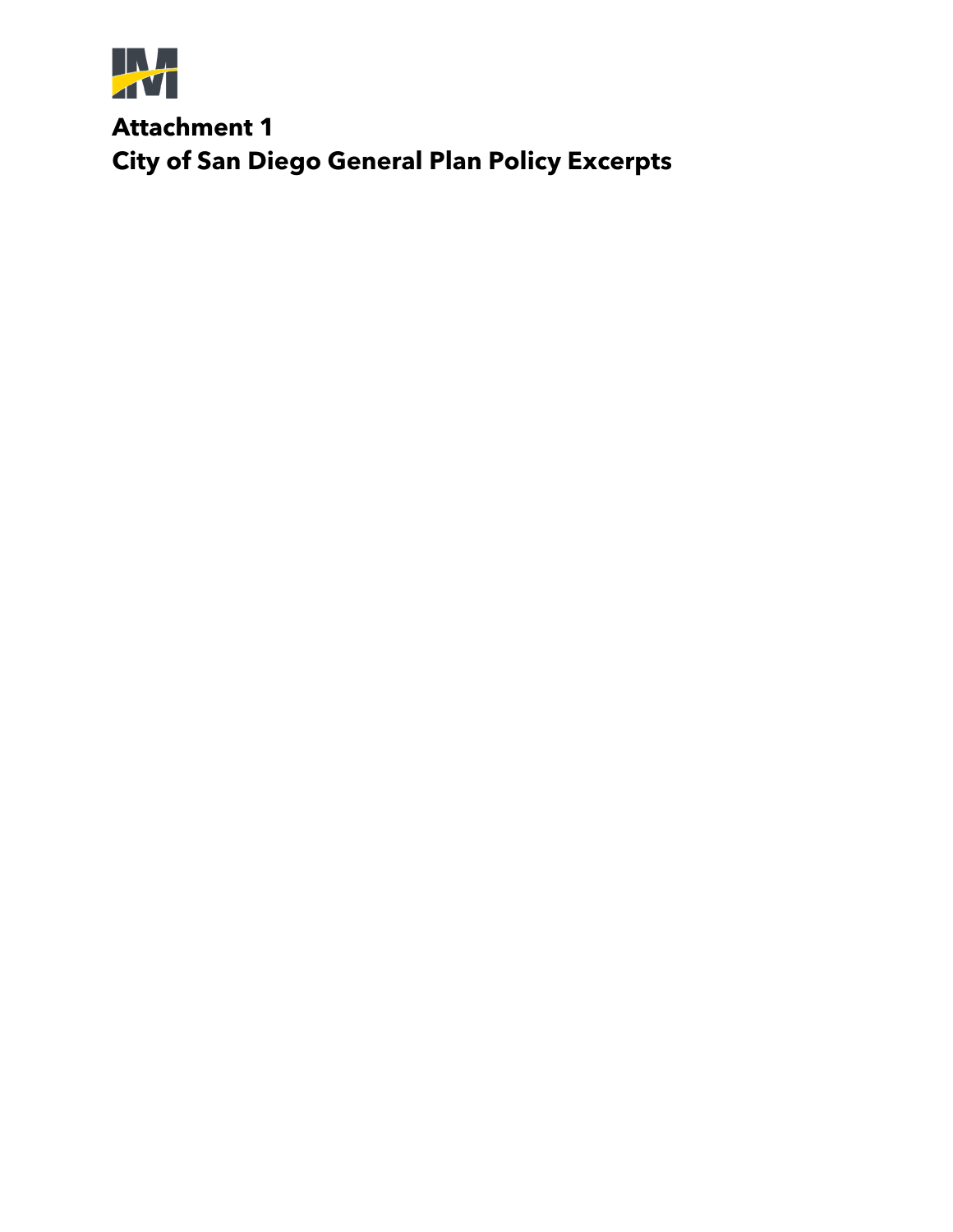

**Attachment 2 Response Time Propensity Model Source Data**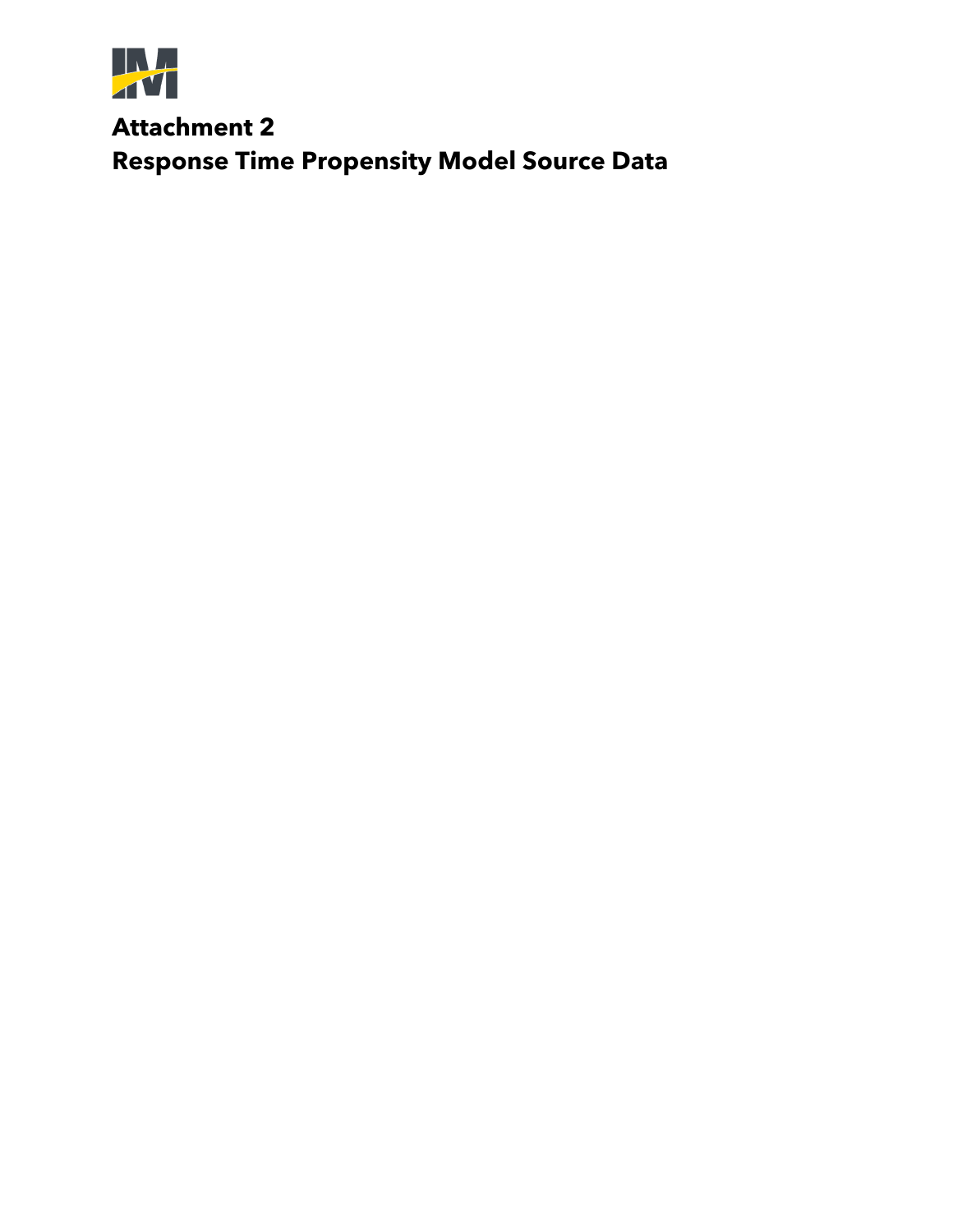

**Attachment 3 Response Time Propensity Model Analysis Sheets**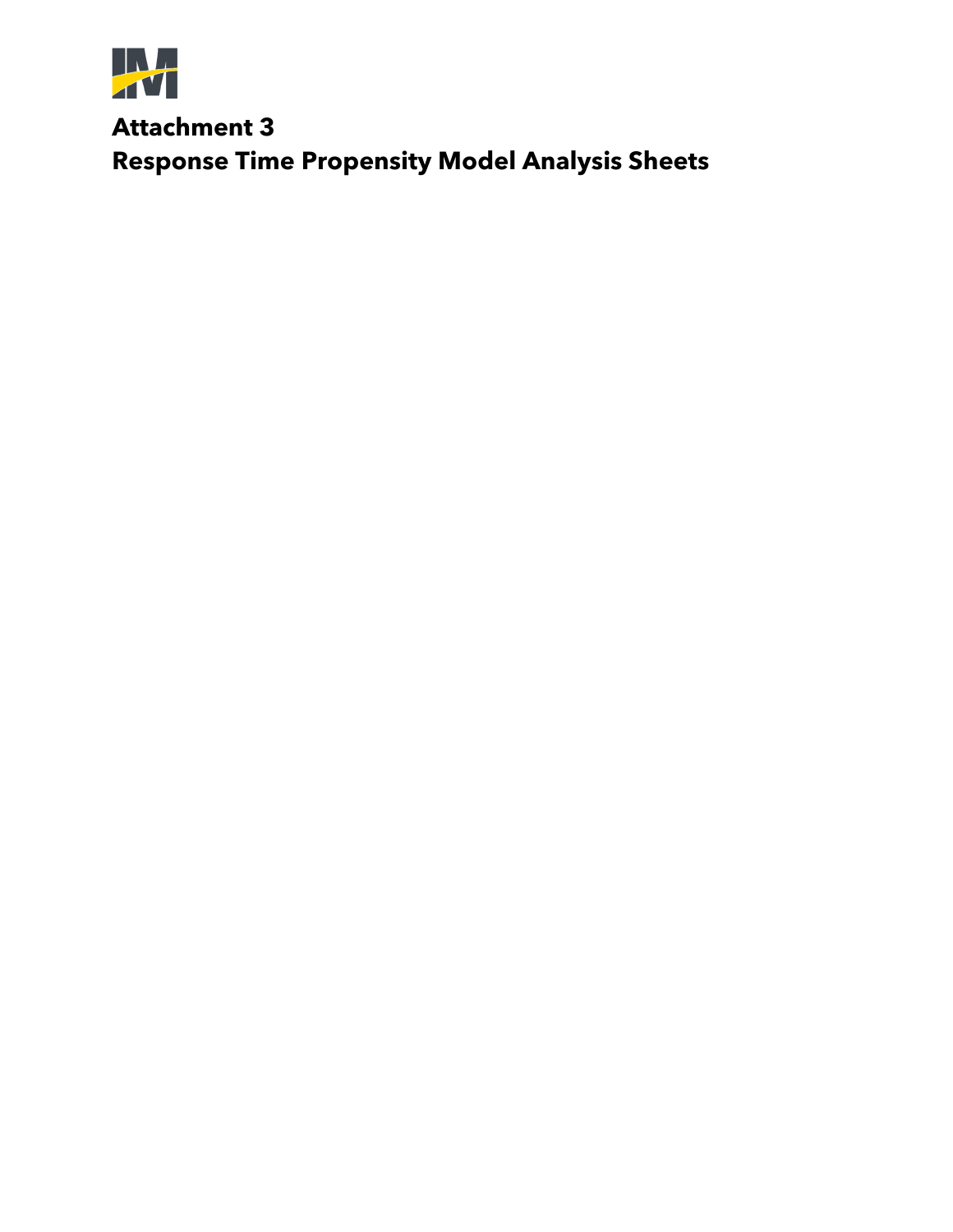

**Attachment 4 Standards of Response Cover Review**